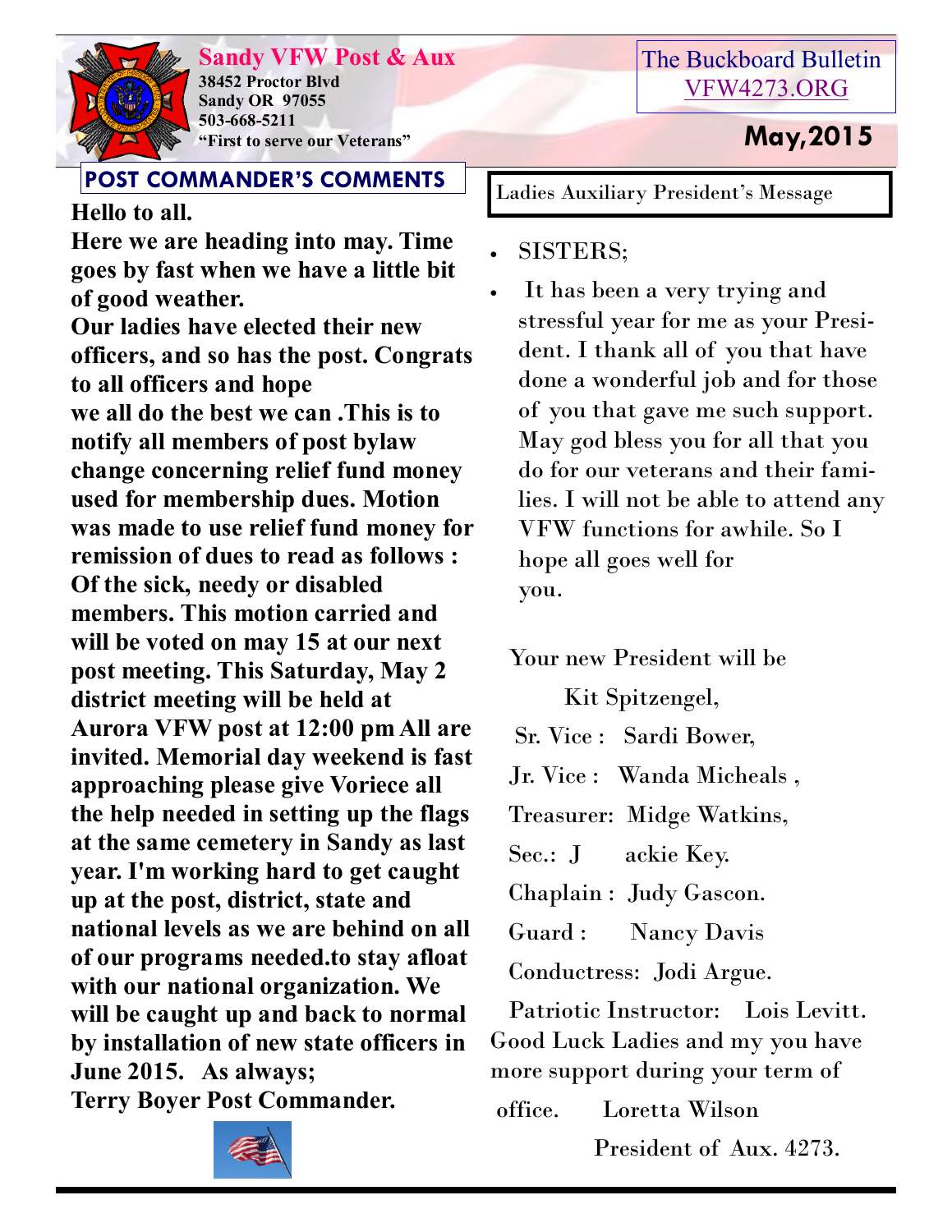#### CANTEEN CORNER

Well its been busy here at the post with new activities and events.

Hope your not missing all the excitement. Wednesday evening has grown almost to

capacity . Those tacos and oysters are mighty good.

We need a new carpet, please help!!! We are still taking Pop Can and bottle donations for the new carpet and flooring, Gary Lightcap has been a great help turning them in for us. We have almost \$350.00. sadly we need a little bit more. So keep them coming.

 Were still asking for volunteers for bartending and to cook breakfast. So far it has been the same handful of people who are doing it. Come on members. Lets get it together. Volunteering is how we manage to accomplish what we do. We need you!!!!

*Cinco De mayo is the 5th and we are once again planning a wonderful dinner! Hope you will join us. Dinner starts at 5:00 pm. And the cost is only \$10.00. you sure don't want to miss this.* 

# **Mothers Day breakfast will be May 10th**

# **at 9:00 am**

# **Don't forget your Mom. Bring her down for a great breakfast.**

#### **AUXILIARY CHAPLAIN'S MESSAGE**

**The service for Ruthie Jackson will be this Saturday, May 2nd, At two o'clock in the** 

**afternoon. There will be a potluck. So please bring a dish to share.**

**At this time I would like to say we have a great bunch of ladies in our Auxiliary. Especially those who stepped up to fill the offices for this coming year! I would also like to express special appreciation for Jimmie, Our bartender, for all she does. THANX JIMMIE**

**God bless you all.**

**JUDY GASCON AUXILIARY CHAPLAIN**

**503-668-3748**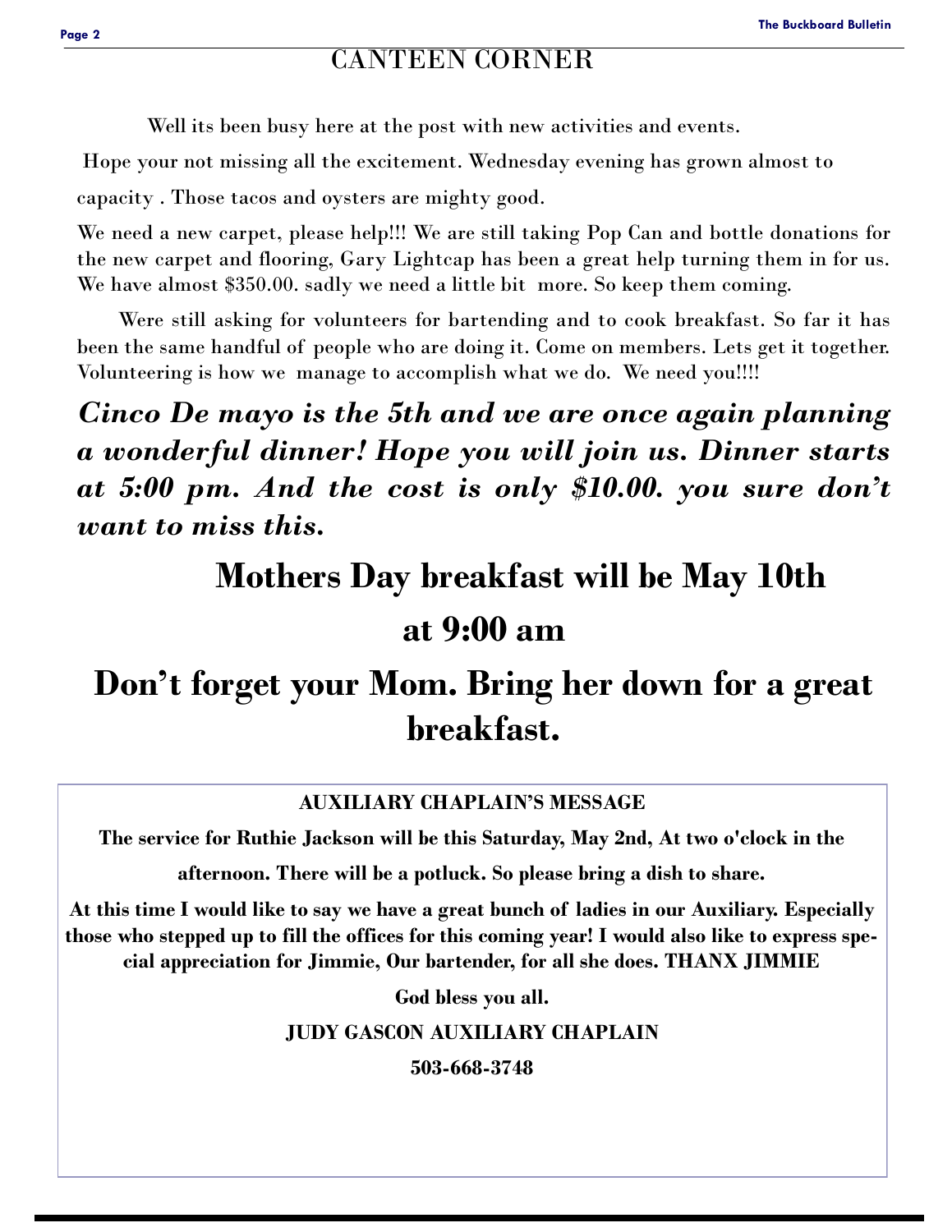It is time again to honor our veteran's with our

"Isle of Flags' on memorial day. We will need lots of help getting the flags ready .

May 19th Tuesday 5:30 pm put flags on poles here at the VFW.

May 22nd Friday 8:00 am Place flags at Firhill Cemetery.

May 22nd Friday 9:30 am put flags in all 3 cemeteries.

May 25th Monday 11:00am Memorial Day service at Firhill.

May 25th 5:30 pm. Pick up all flags from all cemeteries.

With lots of helping hands it only takes about an hour for each project. I hope to see some of our new members along those who have been faithful in helping each year. There are other important jobs also , such as cleaning out the holes for the large flags, picking up the poles and bringing them to the post. Taking them to the cemetery and then back again. And then storing them for the next year. I'm looking forward to visiting and working with all of you. It's a fun time to see old friends and make news one too.

Please check with the post for any changes in this schedule.

Voriece Blair

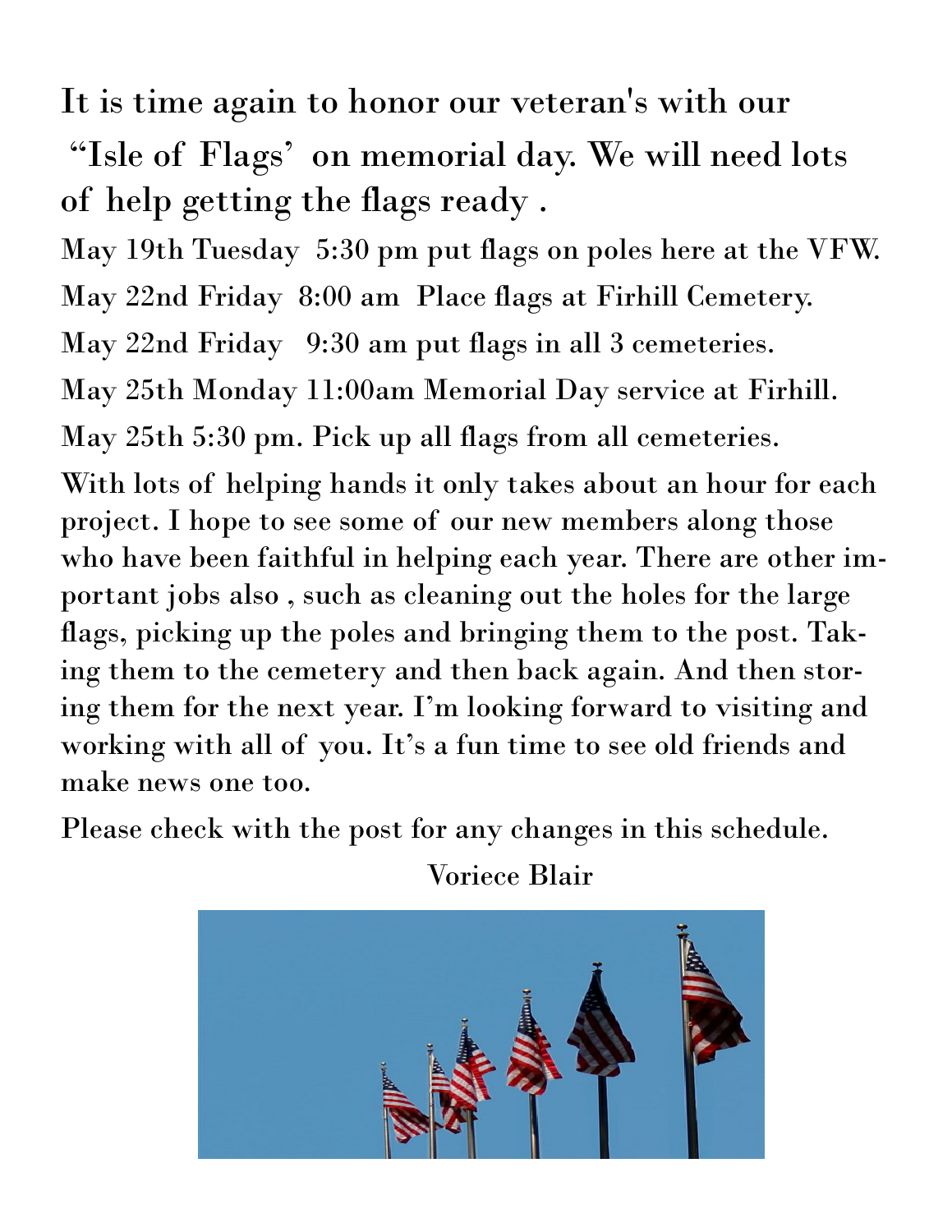#### **Post Chaplin Post Chaplin Page 4**

I hope everyone has a blessed Memorial Day and takes time out to remember all those who gave their life for our country and loved ones.

Greater love has no one than this, that someone lay down his life for his friends.

John 15:13

Give justice to the week and the fatherless; maintain the right of the afflicted and the destitute. Rescue the week and needy; deliver them from the hand of the wicked."

Psalm 82: 3-4

Oh! Thus be it ever, when freemen shall stand Between their loved home and the war's desolation! Blest with victory and peace, may the heav'n rescued land

Praise the power that hath made and preserved us a nation. Then conquer we must, when our cause it is just, And this be our motto: "In God our trust

And the star-spangle banner in triumph shall wave

O'er the land of the free and the home of the brave!

(Francis Scott Ke, 1814)



Thank you. Melissa @ (503) 668-4849

| Commander:        | Terry Boyer     |
|-------------------|-----------------|
| Senior Vice Cmdr. | Kristian Golby  |
| Junior Vice Cmdr. | Shane Moon      |
| Chaplain:         | Melissa Samuels |
| Ouartermaster:    | Jerry Gomes     |
| Judge Advocate:   | John Lamb       |
| Adjutant:         | Tony Gibbler    |
| Surgeon:          | Dan Copher      |
| 1 year Trustee:   | Ken Hershberger |
| 2 year Trustee:   | Bert Key        |
| 3 vear trustee:   | William Miller  |

#### Post Officers Ladies Auxiliary Officers

| Loretta Wilson     |
|--------------------|
| Dora Fitzpatrick   |
| Wanda Michaels     |
| Midge Watkins      |
| <b>Judy Gascon</b> |
| <b>Kaye Gomes</b>  |
| Sardi Bowyer       |
| Voriece Blair      |
|                    |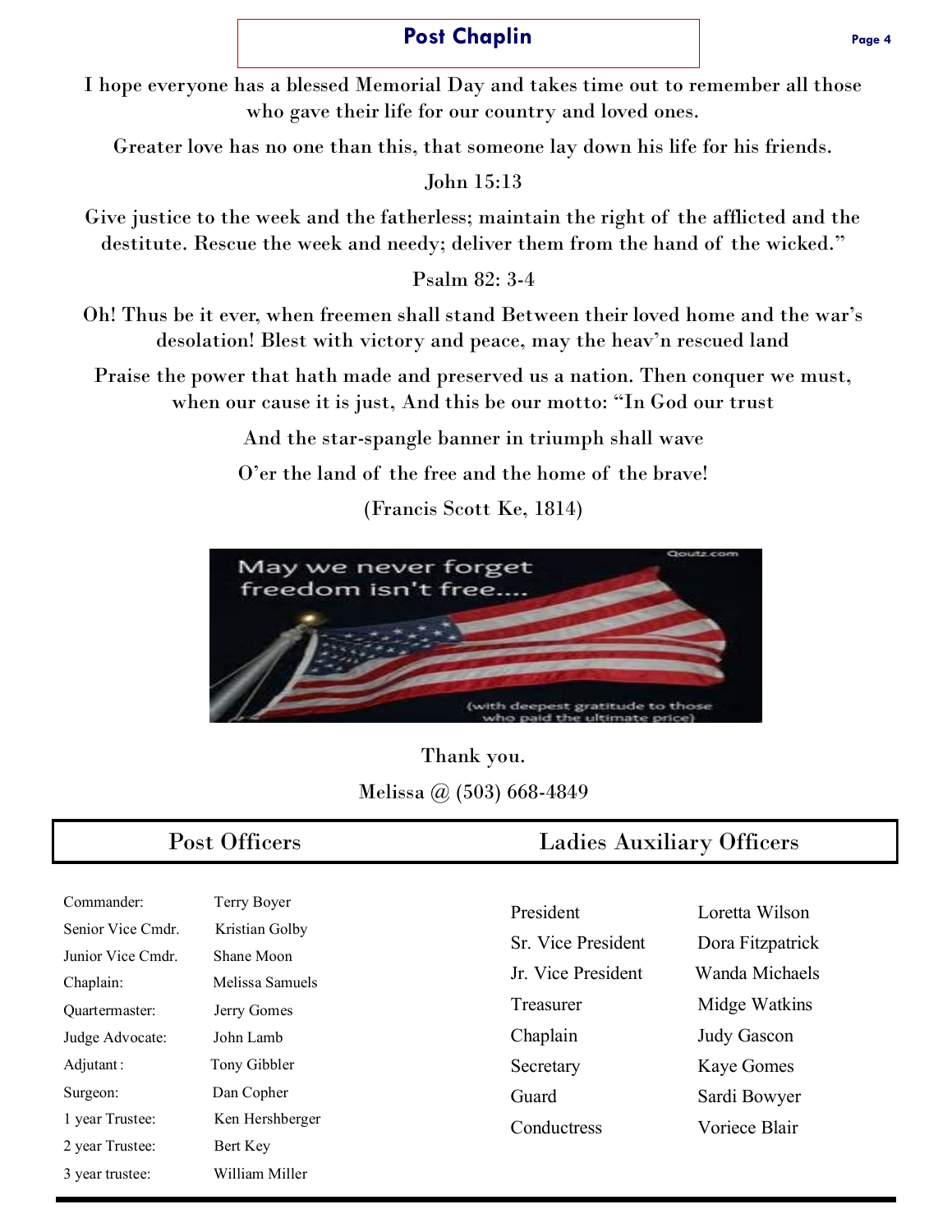**"Success is our Mission" THE BUCKBOARD BULLETIN Sandy VFW Post 4273 P.O. Box 404 \* Sandy, OR 97055 (503) 668-5211**



**Join Us for Post and Auxiliary meetings! House Committee meets - 5/11/2015 at 6:00pm AUX - 5/08/2015 6pm POST 5/15/2015 6 pm Like us on Facebook!!!!**

## DAILY EVENTS

Every Monday: Open at 3:00pm Every Tuesday: open at 3:00pm Every Wed: Poker Night Every Thursday: WII Bowling

Every Friday: Dinner & Karaoke Every Saturday: Open at 3:00pm

 Every 1st & 3rd Sunday we offer breakfast at 9:00

& bingo starts at 12:30



**JOHNSTON'S TAX SERVICE** 

**GOMES** CONSTRUCTION

> New Construction . Remodeling Jerry & Kaye Gomes



Licence #60873 (503) 668-6127 Fax (503) 668-9003

28424 SE HWY 212 PO BOX 33 **BORING, OREGON 97009** 

#### **ALETA JOHNSTON**

**ENROLLED AGENT, LICENCED TAX CONSULTANT** 

Phone: 503-663-3308 Fax: 503-663-2938 E-mail: DERA@TELEPORT.COM

PO Box 1570 Sandy, Oregon 97055-1570